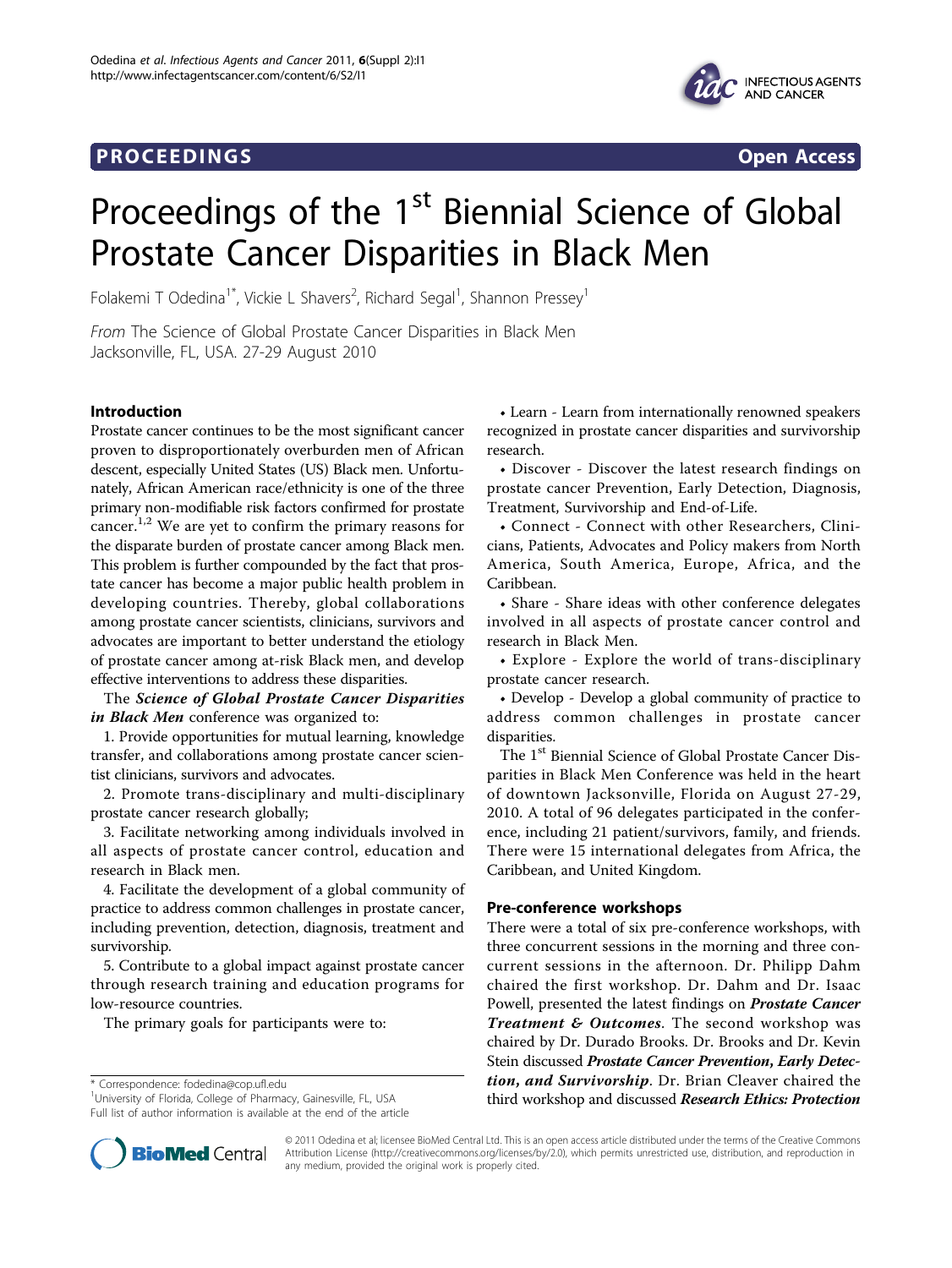of Human Subjects in Research, a session mostly attended by international delegates. The afternoon concurrent workshops were chaired by Dr. Diane Woods, Dr. R. Renee Reams and Dr. Titilola Akinremi (Nigeria). The session chaired by Dr. Woods focused on Tools for Low Resource Countries. She presented Communitybased Participatory Research and Ms. Tara Hylton discussed Cancer Registration. For the fifth workshop, Dr. Reams (chair), Dr. Yehia Daaka and Dr. Jong Park presented Tools for Molecular Basis. The last pre-conference workshop was on Research Collaboration with Low Resource Countries: Overcoming the Challenges, and was presented by Dr. Akinremi (chair) and Dr. Folakemi Odedina.

The Opening Plenary Session took place on Saturday, August 28 with opening remarks by Dr. Folakemi Odedina (Conference Chair) and program overview provided by Mr. Virgil Simons. The conference was officially opened by Senator Anthony Hill Sr (Minority Whip, FL). Dr. Vickie L.. Shavers (National Cancer Institute) and Col. Robert E. Porter (100 Black men Jacksonville) welcomed all conference delegates, and Dr. Paul Okunieff (UF Shands Cancer Center Director) gave the Welcome Address. The key note speaker was introduced by Dr. Rick Kittles (Scientific Program Committee Co-Chair).

A Community-Academic Town Hall Forum was held on Saturday, August 28 on PSA Testing in Black Men Across the Globe: Policy Implications. This session was moderated by Dr. Charles Rosser and Mr. Anthony Grissett. The speakers/panelists were Dr. Frank Chinegwundoh ( UK), Dr. Femi Ogunbiyi (Nigeria), Dr. Robin Roberts (Bahamas) and Dr. Curtis Pettaway (USA).

### Keynote speaker

The key note speaker was Dr. John Carpten, PhD. Dr. Carpten is Professor and Director of Integrated Cancer Genomics Division, and Head of the Cancer Gene Discovery and Molecular Validation Unit at the Translational Genomics Research Institute. Dr. Carpten delivered an outstanding lecture on the status of the African American Hereditary Prostate Cancer Study Network. This multicenter collaboration has recruited a large number of African American families with men who have a high risk of developing prostate cancer to identify the genetic risk factors for prostate cancer.

## Bio-ecological system approach to understanding prostate cancer disparities

Nationally and internationally renowned experts were invited to present the latest findings on prostate cancer research for the conference plenary sessions. The first plenary session focused on *Epidemiology and Genetics* and was led by Dr. Rick Kittles who presented along with Dr. Tim Rebbeck. Mr. Theodies Mitchell, Jr. chaired Page 2 of 3

plenary session two, with Dr. Alexander Asea, Dr. Richard Ablin, and Dr. Philipp Dahm presenting on Prevention and treatment.

Psychosocial and Behavioral Factors was the focus of plenary session three which was chaired by Dr. Carole Kimberlin, and included presentations from Dr. Folakemi Odedina, as well as Dr. V. Diane Woods. Dr. Rich Segal chaired plenary session four with presentations from Dr. Isaac Powell and Dr. Camille Ragin which focused on Geographical and Outcome Variations.

Dr. Vickie L. Shavers chaired plenary session five with Dr. Rick Kittles, Dr. Femi Ogunbiyi (Nigeria), and Dr. Robin Roberts (Bahamas) presenting on The Translation Continuum: Innovative Research Approaches to Addressing Prostate Cancer Disparities from Bench to Bedside to Community. Plenary session six focused on Funding Opportunities for Prostate Cancer Disparities. The session was chaired by Dr. Frank Chinegwundoh (UK) with presentations by Dr. Alexis Bakos (National Cancer Institute), Dr. Carolyn Best (Department of Defense), and Dr. Ronilt Elk (American Cancer Society). The final plenary session was From Community to Bench: Researchable Community Issues on Prostate Cancer by Mr. Jim West (chair) and Dr. Willie Kimmons.

## Abstract presentations: podium and poster presentations

A total of 13 abstract submissions were accepted for presentation at the conference. Four posters were presented during a 3-hour poster session on Saturday afternoon. The poster abstracts were placed in either of two categories, Prevention & Early Detection or Prostate Cancer – Protective and Risk factors. Dr. Richard Segal and Dr. Robin Roberts (Bahamas) moderated the poster sessions. The posters presentations were Histopathological Review of Prostate Cancer in Lokoja, Nigeria by Dr. Olabode Oluwole; The Role of Dietary Fat in Prostate Cancer Risk in Jamaican Men: A Pilot Study by Dr. Ayokunle Osho; Correlation Between Gleason Grade And Age At Presentation Of Prostate Cancer in Black Men in Abeokuta, Nigeria by Dr. A. Olutunde; and Prostate Cancer: Histopathological Analysis of 66 cases by Dr. Olabode Oluwole

There were nine oral podium presentations. Dr. B. Lee Green was the moderator for the first oral presentation session. The presenters were Dr. M. Tokunboh Odubanjo (Nigeria) who presented on the Prognostic Factors for Prostatic Carcinoma Among Men in Lagos, Nigeria; Dr. V. Diane Woods who discussed African American Men's Response to Prostate Cancer Prevention and Early Detection: The Pcap Toolkit; and Dr. Kabore Aristide (Burkina Faso) who gave a presentation on Prostate Cancer Outcome in Burkina Faso.

The second oral presentation session was led by Dr. R. Renee Reams, who also gave an overview of